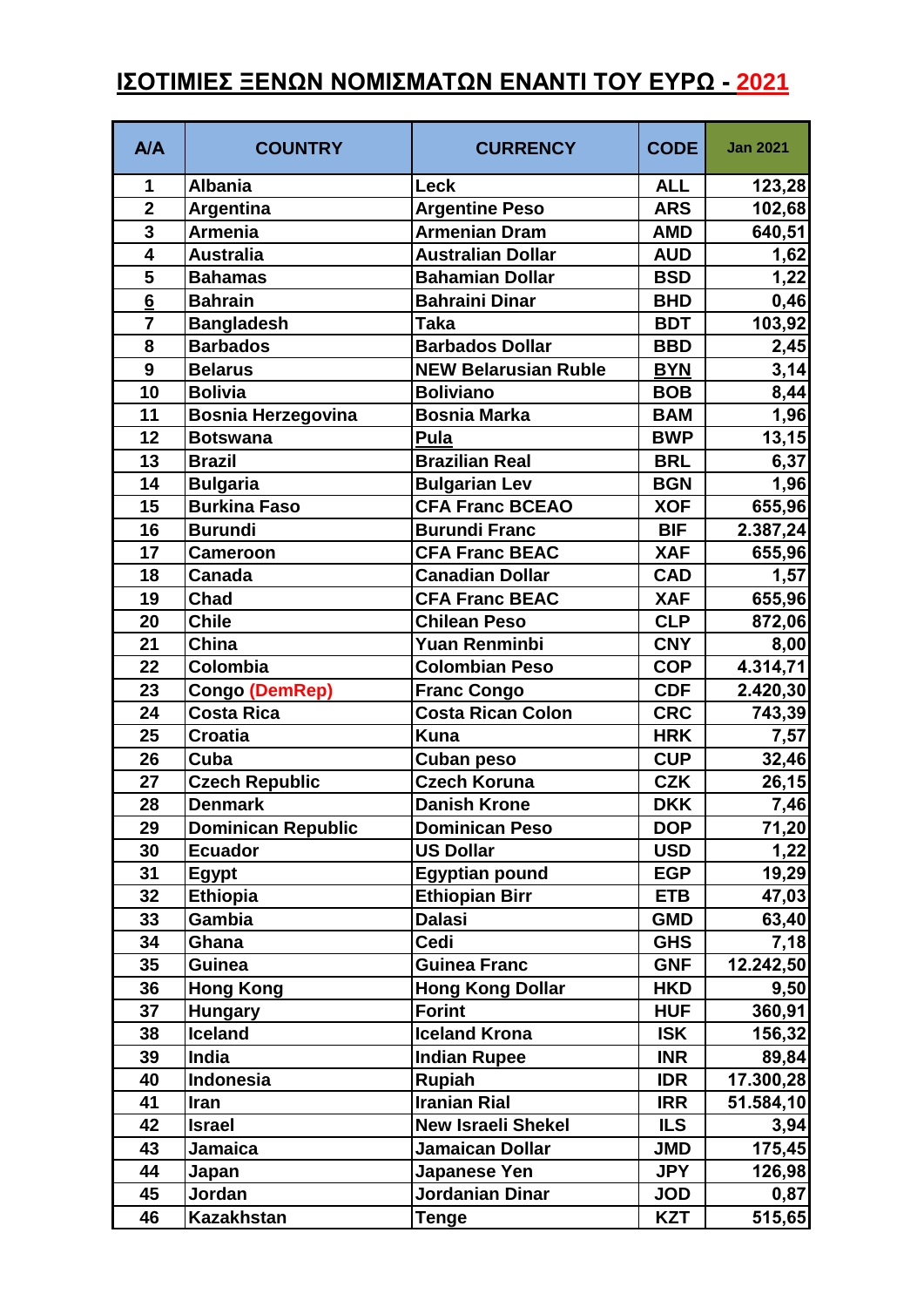| A/A | <b>COUNTRY</b>                | <b>CURRENCY</b>               | <b>CODE</b> | <b>Jan 2021</b> |
|-----|-------------------------------|-------------------------------|-------------|-----------------|
| 47  | Kenya                         | <b>Kenyan Shilling</b>        | <b>KES</b>  | 133,50          |
| 48  | <b>Kuwait</b>                 | <b>Kuwaiti Dinar</b>          | <b>KWD</b>  | 0,37            |
| 49  | Lebanon                       | <b>Lebanese Pound</b>         | <b>LBP</b>  | 1.846,39        |
| 50  | Libya                         | <b>Libyan Dinar</b>           | <b>LYD</b>  | 1,64            |
| 51  | <b>Madagascar</b>             | <b>Malagasy Ariary</b>        | <b>MGA</b>  | 4.684,60        |
| 52  | <b>Malawi</b>                 | <b>Kwacha</b>                 | <b>MWK</b>  | 943,94          |
| 53  | <b>Malaysia</b>               | <b>Malaysian Ringgit</b>      | <b>MYR</b>  | 4,96            |
| 54  | <b>Maldive Is.</b>            | <b>Rufiyaa</b>                | <b>MVR</b>  | 18,85           |
| 55  | <b>Mauritania</b>             | Ouguiya                       | <b>MRU</b>  | 46,91           |
| 56  | <b>Mauritius</b>              | <b>Maur Rupee</b>             | <b>MUR</b>  | 48,32           |
| 57  | <b>Mexico</b>                 | <b>Mexican Peso</b>           | <b>MXN</b>  | 24,42           |
| 58  | <b>Moldova</b>                | <b>Moldovan Leu</b>           | <b>MDL</b>  | 21,12           |
| 59  | <b>Mongolia</b>               | <b>Tugrik</b>                 | <b>MNT</b>  | 3.490, 15       |
| 60  | <b>Morocco</b>                | <b>Moroccan Dirham</b>        | <b>MAD</b>  | 10,94           |
| 61  | <b>Mozambique</b>             | <b>Meticai</b>                | <b>MZN</b>  | 91,37           |
| 62  | <b>Namibia</b>                | <b>Namibian Dollar</b>        | <b>NAD</b>  | 18, 13          |
| 63  | <b>Nepal</b>                  | <b>Nepalese Rupee</b>         | <b>NPR</b>  | 144,42          |
| 64  | <b>New Zealand</b>            | <b>New Zealand Dollar</b>     | <b>NZD</b>  | 1,72            |
| 65  | Nicaragua                     | <b>Cordoba Oro</b>            | <b>NIO</b>  | 42,57           |
| 66  | <b>Niger Rep</b>              | <b>CFA Franc BCEAO</b>        | <b>XOF</b>  | 655,96          |
| 67  | Nigeria                       | <b>Naira</b>                  | <b>NGN</b>  | 465,38          |
| 68  | <b>Norway</b>                 | <b>Norwegian Krone</b>        | <b>NOK</b>  | 10,56           |
| 69  | Oman                          | <b>Rial Omani</b>             | <b>OMR</b>  | 0,47            |
| 70  | <b>Pakistan</b>               | <b>Pakistan Rupee</b>         | <b>PKR</b>  | 196,70          |
| 71  | Panama                        | <b>Balboa</b>                 | <b>PAB</b>  | 1,22            |
| 72  | Peru                          | <b>Nuevo Sol</b>              | <b>PEN</b>  | 4,43            |
| 73  | <b>Philippines</b>            | <b>Philippine Peso</b>        | <b>PHP</b>  | 58,83           |
| 74  | <b>Poland</b>                 | <b>Zloty</b>                  | <b>PLN</b>  | 4,48            |
| 75  | Qatar                         | Qatari Riyal                  | QAR         | 4,46            |
| 76  | Romania                       | <b>New Leu</b>                | <b>RON</b>  | 4,87            |
| 77  | <b>Russia</b>                 | <b>Russian Ruble</b>          | <b>RUB</b>  | 90,41           |
| 78  | Rwanda                        | <b>Rwanda Franc</b>           | <b>RWF</b>  | 1.209,37        |
| 79  | Saudi Arabia                  | <b>Saudi Riyal</b>            | <b>SAR</b>  | 4,59            |
| 80  | Senegal                       | <b>CFA Franc BCEAO</b>        | <b>XOF</b>  | 655,96          |
| 81  | <b>Serbia</b>                 | <b>Dinar</b>                  | <b>RSD</b>  | 117,93          |
| 82  | <b>Seychelles</b>             | <b>Seychelles Rupee</b>       | <b>SCR</b>  | 25,94           |
| 83  | <b>Sierra Leone</b>           | Leone                         | <b>SLL</b>  | 12.481,05       |
| 84  | <b>Singapore</b>              | <b>Singapore Dollar</b>       | <b>SGD</b>  | 1,63            |
| 85  | <b>South Africa</b>           | Rand                          | <b>ZAR</b>  | 18, 13          |
| 86  | <b>South Korea</b>            | Won                           | <b>KRW</b>  | 1.339,45        |
| 87  | Sri Lanka                     | <b>Sri Lanka Rupee</b>        | <b>LKR</b>  | 230,27          |
| 88  | <b>Sudan Rep</b>              | <b>Sudanise Pound</b>         | <b>SDG</b>  | 67,71           |
| 89  | <b>Swaziland</b>              | Lilangeni                     | <b>SZL</b>  | 18,13           |
| 90  | <b>Sweden</b>                 | <b>Swedish Krona</b>          | <b>SEK</b>  | 10, 15          |
| 91  | <b>Switzerland</b>            | <b>Swiss Franc</b>            | <b>CHF</b>  | 1,07            |
| 92  | <b>Syria Arab Republic</b>    | <b>Syrian Pound</b>           | <b>SYP</b>  | 628,12          |
| 93  | <b>Special Drawing Rights</b> | <b>Special Drawing Rights</b> | <b>XDR</b>  | 0,85            |
| 94  | <b>Taiwan</b>                 | <b>Taiwan Dollar</b>          | <b>TWD</b>  | 34,42           |